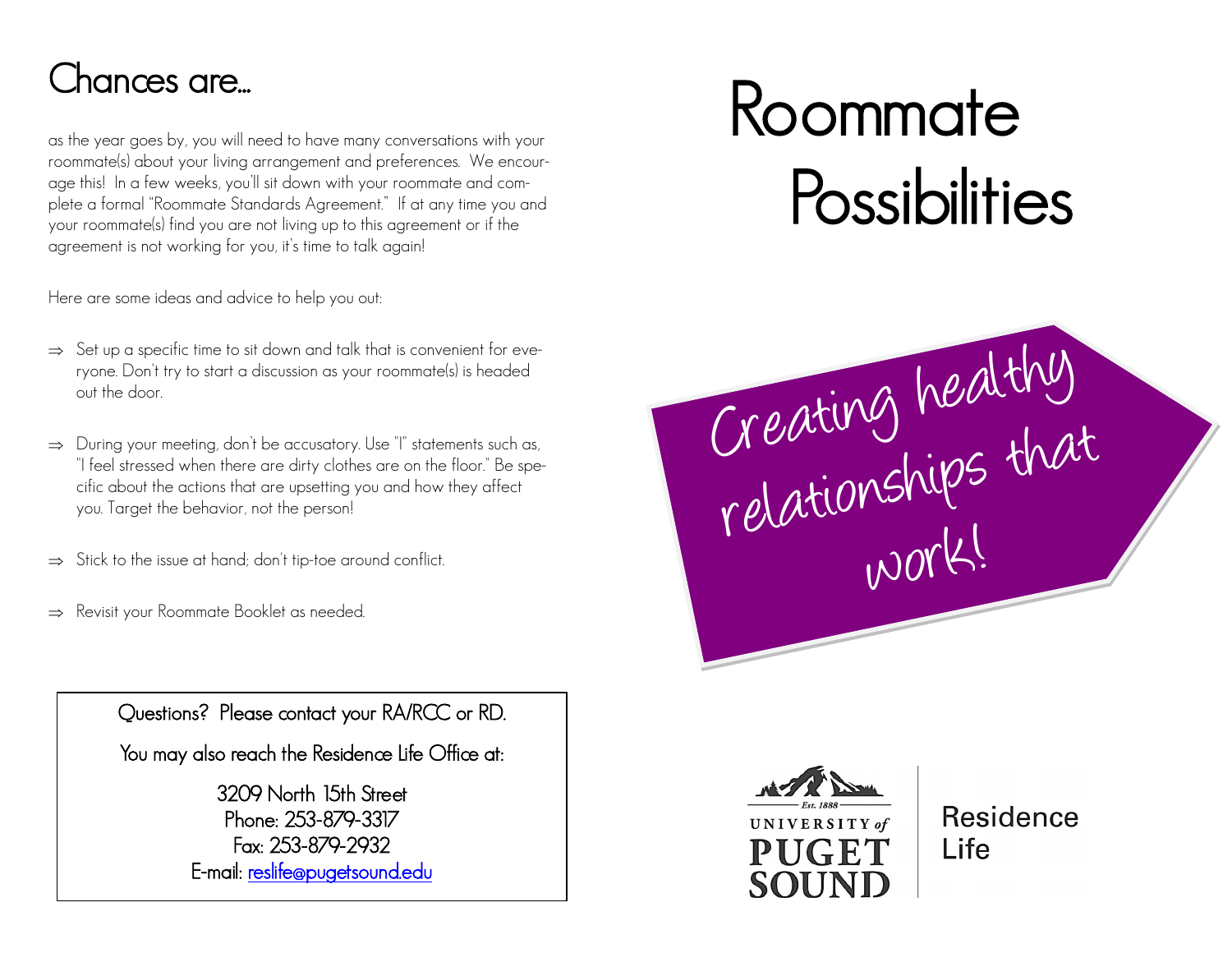

So, you and your roommate(s) just moved into your new home? Your new room won't feel quite like home until you and your roommate(s) take some time to talk to one other and learn what makes each of you tick. Remember, the best part of college is meeting so many new and unique people! Your roommate is one of those interesting new people! You may or may not become the best of friends (we hope you do!); however, building positive roommate and community relationships will help you have a safe, respectful, and fun experience while living on campus!

# Communication is key!

#### This booklet will help you begin the process. Before you start, here's what you'll need to do:

- Read through all the questions individually and seriously think about what is important to you.
- Set a time to meet together with your roommate(s) to review your answers.
- Take turns answering each item and discussing each topic. BE HONEST with yourself and your roommates. Remember, you aren't limited to the topics in this booklet!
- As notable differences arise, it is important to negotiate, compromise, and learn from each other throughout the process.
- Be prepared to draft some shared expectations, which will help you fill out your "Roommate Standards Agreement" later.

## My roommate(s) can use my:

(please circle your answers)

| room:       | whenever | ask me | sorry, no |
|-------------|----------|--------|-----------|
| stereo:     | whenever | ask me | sorry, no |
| cds/dvds:   | whenever | ask me | sorry, no |
| computer:   | whenever | ask me | sorry, no |
| TV:         | whenever | ask me | sorry, no |
| clothes:    | whenever | ask me | sorry, no |
| food/drink: | whenever | ask me | sorry, no |
|             | whenever | ask me | sorry, no |
|             | whenever | ask me | sorry, no |
|             | whenever | ask me | sorry, no |

## Their guests can use my:

(please circle your answers)

| stereo:     | whenever | ask me | sorry, no |
|-------------|----------|--------|-----------|
| cds/dvds:   | whenever | ask me | sorry, no |
| computer:   | whenever | ask me | sorry, no |
| TV:         | whenever | ask me | sorry, no |
| clothes:    | whenever | ask me | sorry, no |
| food/drink: | whenever | ask me | sorry, no |
|             | whenever | ask me | sorry, no |
|             | whenever | ask me | sorry, no |
|             | whenever | ask me | sorry, no |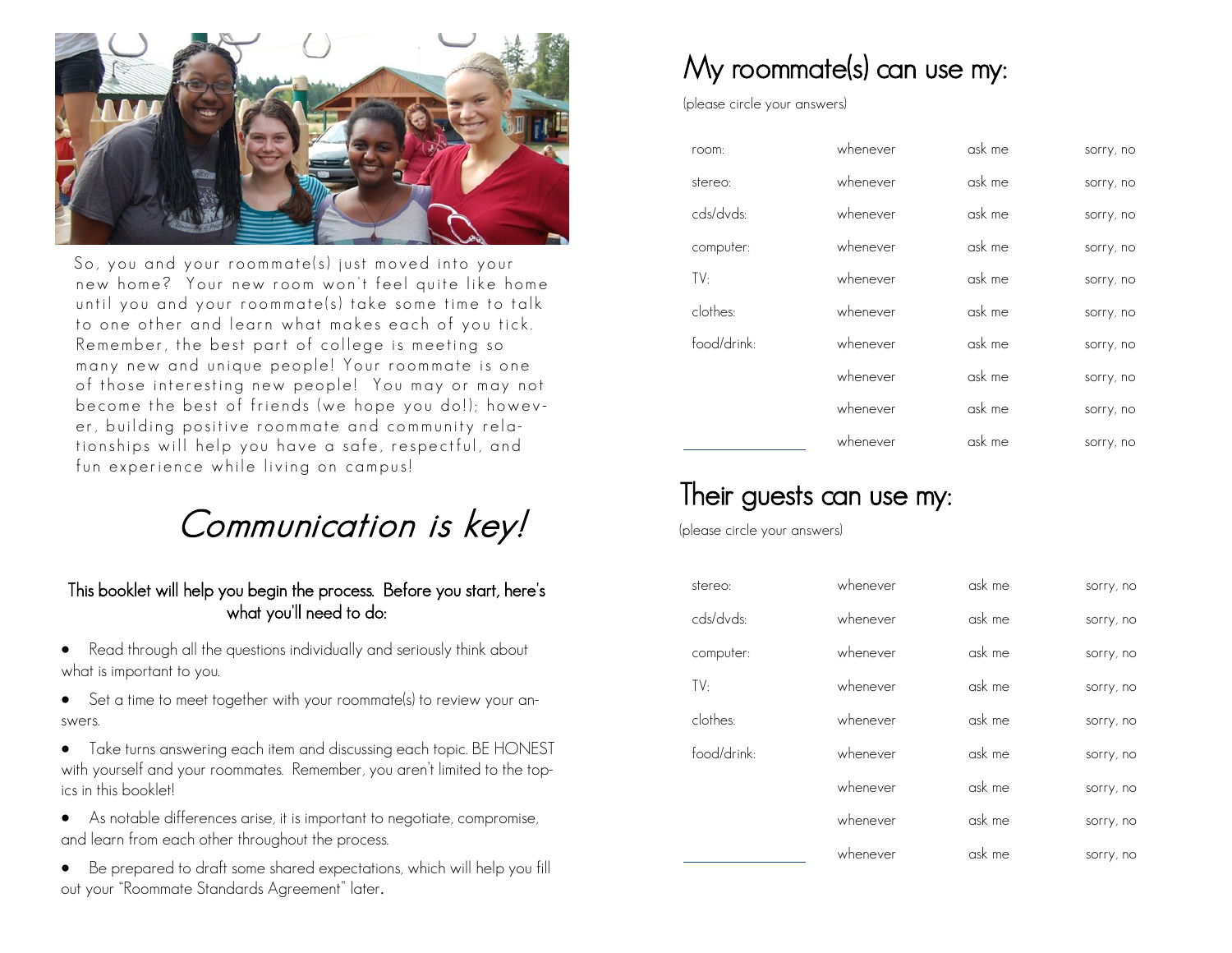Important things my roommate(s) should know about me: (academic pursuits, class and sleep schedules, how I communicate, social activities and habits, likes and dislikes, pet peeves, interests)

#### How much time do you anticipate spending with your roommate(s)?

What types of activities will you and your roommate(s) do together?

Should you keep roommate conversations private or is it okay to share them with friends?

# Safety Concerns

#### $\Diamond$  Locking the room:

Agree to always lock your room when you leave—when you walk to

the lounge, shower, leave the building, etc.

#### Following policies:

If one roommate is doing something illegal or against campus policy, how will that affect the other?

#### $\Diamond$  Allowing to people to enter your room when no one is there :

How does this decision made by one roommate affect the other?

#### Room set-up and fire hazards:

Have you each set-up your "side" of the room according to the room set-up guidelines?

What other safety concerns do you have?

You're on the road to a successful and healthy roommate relationship!